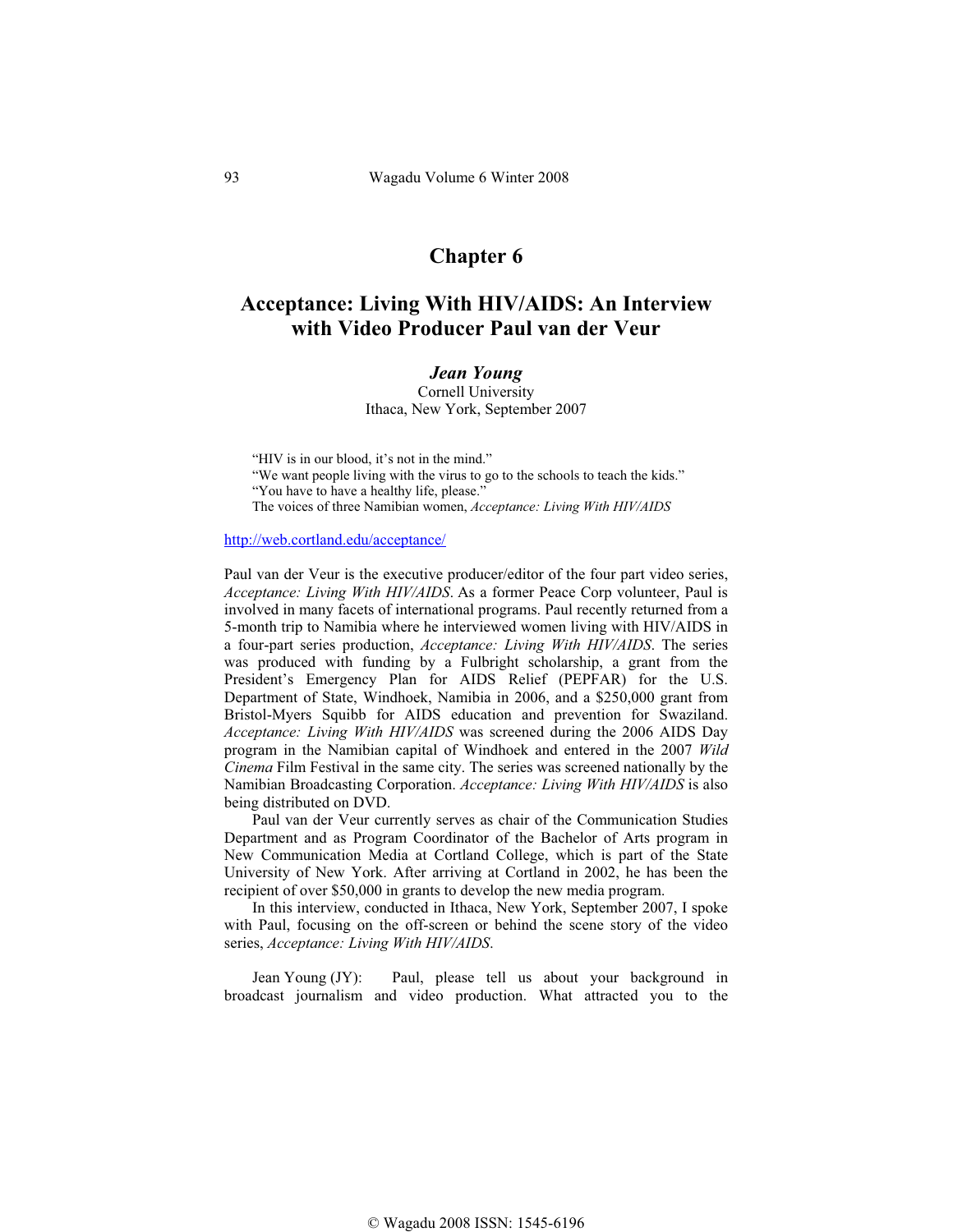documentary form? What unique perspective does your combination of production background, academic background and/or social activist background give you in terms of research and representation of the HIV/AIDS crisis in Africa?

Paul van der Veur (PV): My foundational background is in fine arts. I have a Bachelor of Arts from MTS Vakschool Schoonoven in the Netherlands and a Master of Fine Arts from Ohio University. I also have a PhD from Ohio University in the United States. I have tried to incorporate aspects from these experiences into my work since that time. I have been shooting, editing and producing video for about 15 years. I worked in the communication for development arena for several years in Lesotho before my doctoral research in Southern Africa.

My documentary work began in Montana (U.S.) where I created a variety of multimedia productions centered on environmental issues of the region. During that time, I produced works for both the Montana Department of Justice and the Arco Corporation among others. My work is strongly influenced by my background in the fine arts, my life in Africa, and my involvement in development, human rights and environmentalism. I think my research into the colonial legacies of mass communication on the continent has also strongly influenced my work.

JY: How do you, as a scholar and as a broadcast journalist, utilize the digital medium for maximum benefit? What are some of the advantages of this type of reporting over print journalism or traditional academic writing?

PV: Video allows a higher level of interaction with the subject matter than either print journalism or traditional academic writing. Documentary videos are potentially more participatory. They allow individuals to retain more authority over their own stories than either of the above forms.

JY: Please talk about the instances that fueled your interest and subsequently lead you to produce the video series, *Acceptance: Living With HIV/AIDS*. Specifically, what events led you to take an interest in HIV/AIDS in Africa? Paul, what part of Africa do you focus on and why?

PV: My interest grew out of a love for the continent and its people. I lived for 5 years in Southern Africa, and it became a part of who I am. I saw the devastation wrought by the disease (HIV/AIDS). From this experience I gained an opportunity to work on developing a grant proposal to develop a parish nursing program in Swaziland, specifically centered on the provision of hospice care to AIDS patients. I have had the opportunity to return on a number of occasions.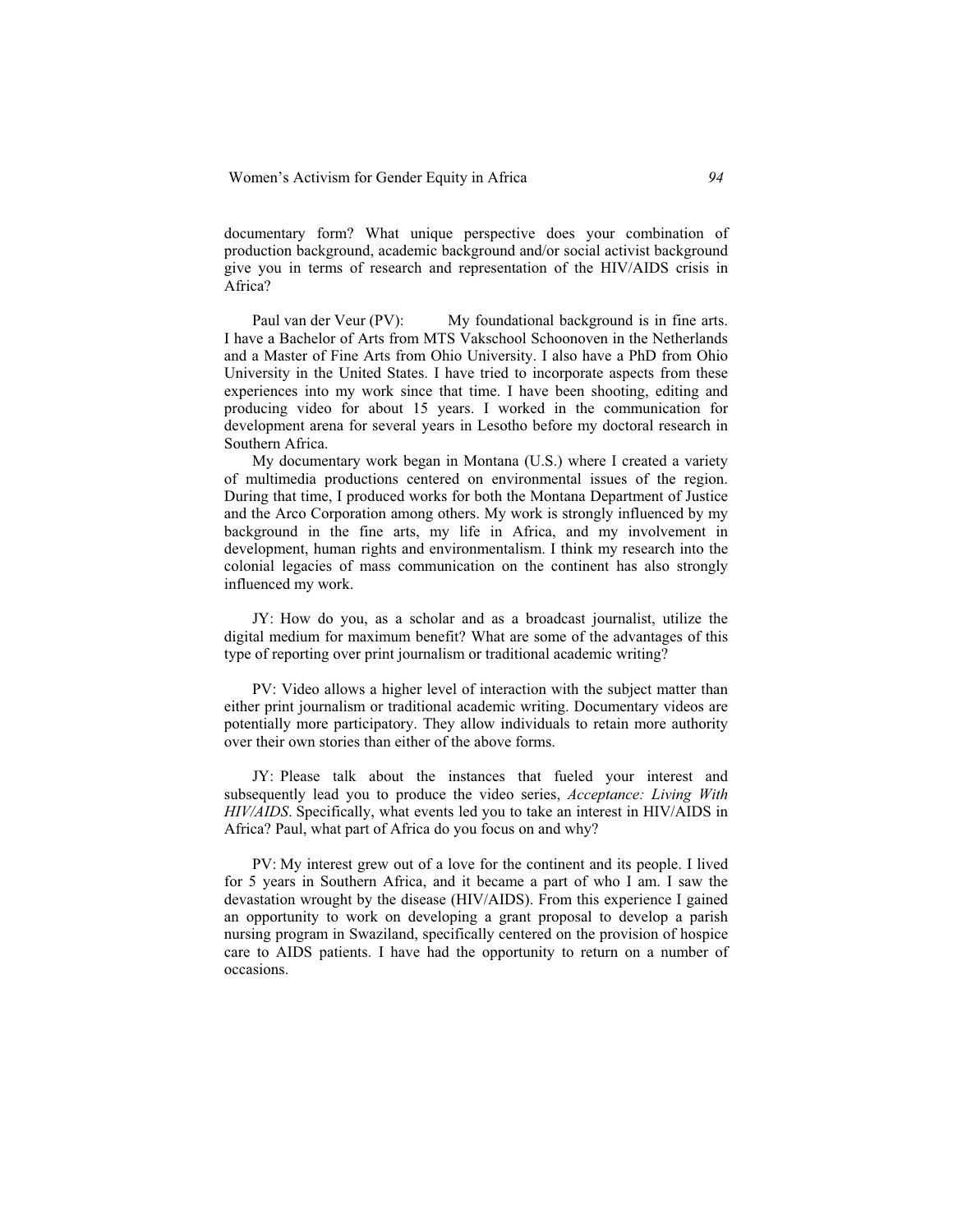JY: Each woman that you interview in your documentary receives some type of treatment for HIV/AIDS. Paul, what is your general sense of HIV/AIDS in Africa as it impacts women, particularly women in the countryside? Are more women being reached and treated today—are you hopeful that more is being done to mitigate [the] HIV/AIDS problem among African women or are the efforts not reaching the vast population of HIV/AIDS infected women?

PV: I cannot speak to the continent as a whole. However, my sense is that progress is being made–especially in more urban areas, to address treatment issues. My understanding is that Botswana, for example, is making headway in addressing the issue. Getting information and medication out to rural populations remains problematic primarily because of two things: the lack of infrastructure and the lack of labor in these areas. My experience is that women are a primary focus in rural areas.

Recent findings, however, suggest that male circumcision is a crucial factor in lowering AIDS transmission rates. How that finding will change the implementation of HIV/AIDS campaigns has yet to be seen. However, my fear is that resources will be diverted from other worthwhile areas rather than addressing this new finding. Fortunately, for now, NGOs and the government are all making significant progress in getting basic information out to women.

JY: What is HIV/AIDS education like in Southern Africa today, Paul? What needs to happen in order to facilitate preventative dissemination of information around HIV/AIDS? What is HIV/AIDS education like, specifically for women?

PV: What really needs to happen now is to have the discussion opened up so that people feel more confident to talk openly about HIV/AIDS, the stigma associated with it, and some of the socio-cultural factors that continue to make women susceptible to contracting the disease, even within marriage. I believe that by creating and airing these videos nationally we have taken a good step along the road to creating this dialogue. My sense is that we have moved beyond providing basic information about HIV transmission. For example, research in Namibia suggests that the population is aware of what AIDS is, how it is actually transmitted, and how to protect one's self against becoming infected. Some of the important issues are now finally being addressed, as is the lack of behavioral change.

JY: Are there uniquely gendered aspects of the HIV/AIDS epidemic in Africa? How is the transmission of HIV/AIDS in Southern Africa affected by the status of women in these countries?

PV: There is tremendous variation in the social, cultural, political and historical structures that govern a persons' concept of self. Complicating the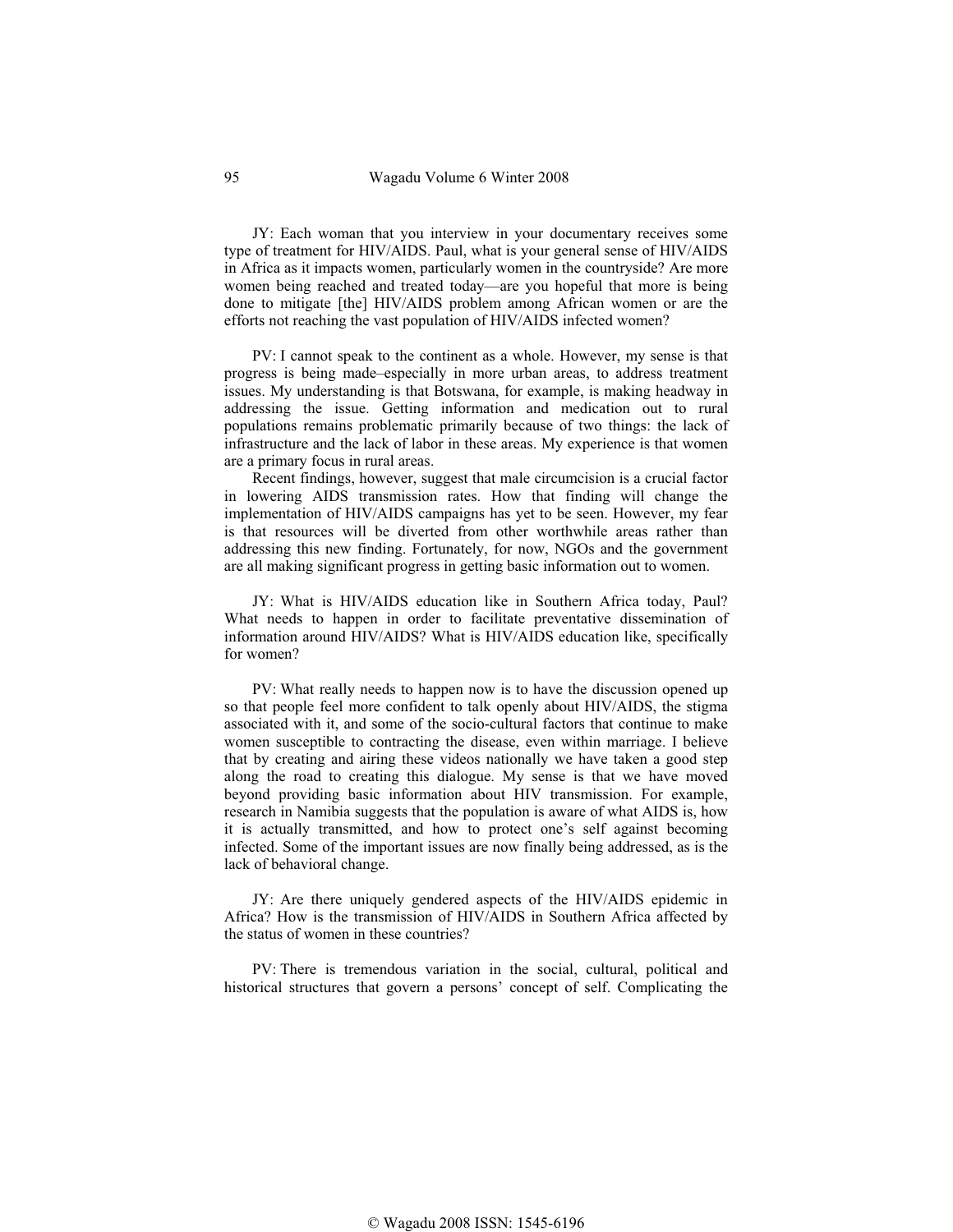matter is the fact that within many Southern African societies, women's legal status is equivalent to that of a child. Rules governing property ownership as well as inheritance laws can often increase women's dependence on men. In addition, there are often few moral strictures placed on men in terms of fidelity.

JY: Going back to your video series, what was your primary inspiration or motivation for producing *Acceptance: Living With HIV/AIDS*?

PV: As I noted in my Fulbright application, some related production work had already been done in Tanzania. This, coupled with UNAIDS recommendations that involvement of HIV positive individuals could be pivotal in combating the disease, grounded this work. I synthesized readings with my own experiences. We needed a vehicle that could move the discussion beyond the provision of information.

Video documentaries such as *Acceptance: Living With HIV/AIDS* allow people the opportunity to tell their own stories. This in turn highlighted related social issues that contribute to the transmission of HIV and more generally to the position of women in the country.

 JY: Paul, it seems to me that the four women that you choose as your focus represent various faces of HIV/AIDS in Southern Africa. In Part I of the series, there is Kaalina, a married 40-year old mother of four who was diagnosed with HIV/AIDS in 1994 and who struggles with a husband in denial and an entire family that eventually tested positive for HIV/AIDS. Part II relays the story of Elizabeth, a young single woman who continues to suffer harassment from a man she dated and who knowingly infected her. She receives help from a supportive young female counselor who encourages women to accept their status and to seek the knowledge and education that will allow them to survive. Part III is about a teenager and student named Herlyn who contracted HIV/AIDS after hitchhiking a ride with a truck driver to Johannesburg and subsequently being convinced that she should "pay" for her ride with sex. Part IV focuses on young mother, Olivia, with two pre-school children who discovered her HIV/AIDS status after her three year-old son was diagnosed with the disease.

All the women portrayed in the documentary not only valiantly cope with the devastating physical effects of the disease, but also the stigma of having HIV/AIDS while facing ostracism from their respective families and communities. They are additionally challenged with the responsibility of providing for themselves and their children while living in rural communities that have limited resources. The women, who are remarkably unafraid to share their stories, speak directly into the camera while relaying their difficulties and triumphs. The four women whose lives are profiled in the series have managed to cope with their status and to go on to lead productive lives. Support comes in part from their families, but importantly from other women of the community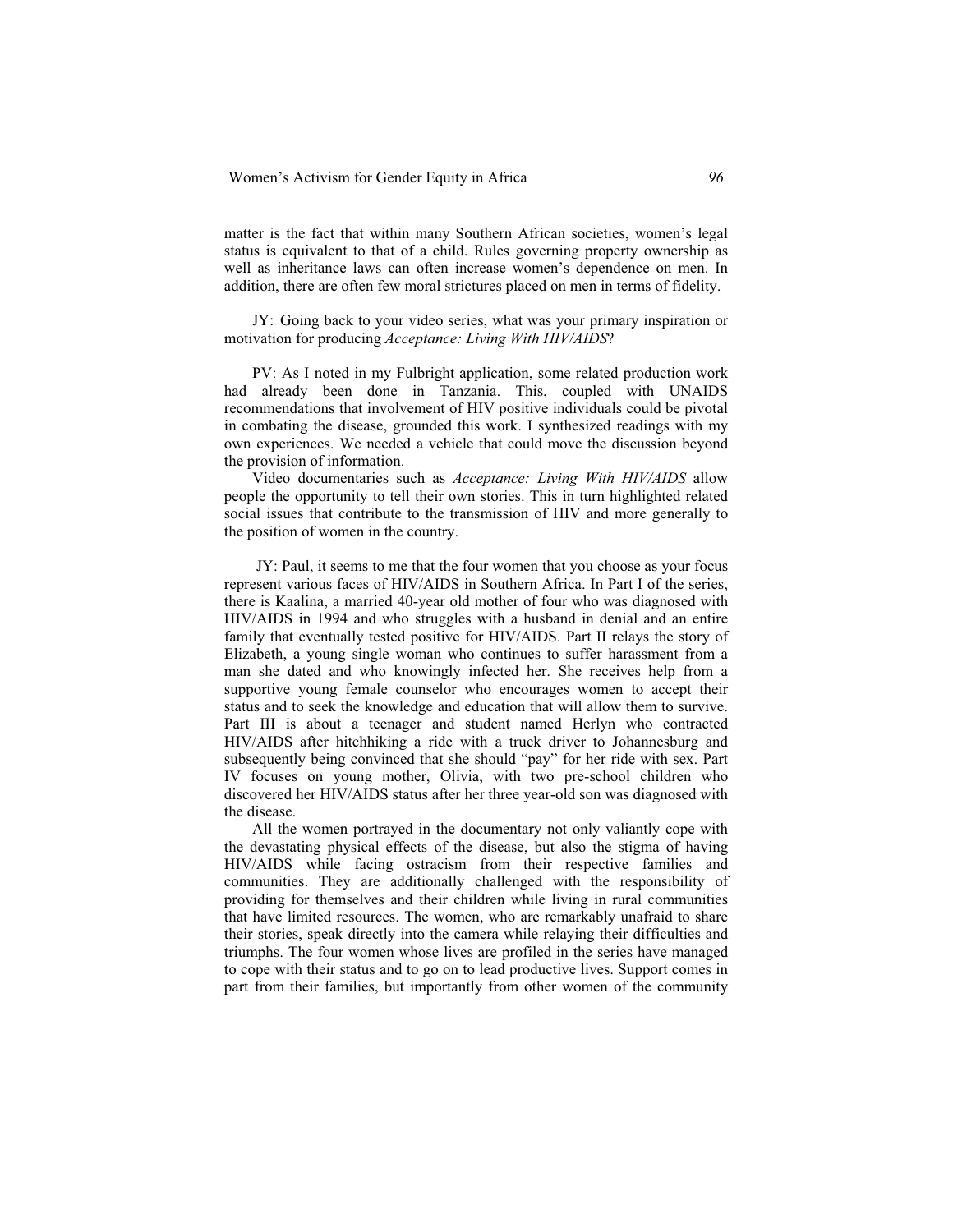who volunteer as counselors and mentors. All women rely on spirituality to help them through their day-to-day challenges.

Talk about the reasons for selecting these four women in particular. Do they represent the face of AIDS in Southern Africa? Alternatively, is the problem much more complex, and if so, why? Which women do we NOT hear from in the video?

PV: In many respects, these women selected themselves. After arriving in Namibia, I was given the opportunity to speak with a group of about 50 representatives of governmental and non-governmental organizations (NGOs). I asked them for assistance in identifying individuals who would be willing to come forward and tell their stories. The consensus of that group was that while some people might be willing to talk to the international media, they saw little hope that anyone would willingly show their face on national television. Therefore, we were forced to bypass these more formal channels and employ more grassroots methods of identifying women to interview, and because of the prevalence of the disease it seemed that everyone knew, or was related to someone with HIV. We were therefore, in an amazingly short period, able to identify women who were willing to talk about their stories for us on camera.

The story of AIDS in Africa is as complex as it is large. I believe that every story is unique and profound in its own way and that to grapple with all the intertwining threads that surround its transmission, we need to tell as many stories as possible. That being said, I think we did a nice job with the limited resources we had. We were able to humanize the story and put faces to the statistics. Those women who are not visible in these stories are those at both ends of the socio-political spectrum, for example, the rural poor, simply because they were not accessible to us. Also not visible are the social elites within Namibian society. Although statistics seem to suggest that rates of infection are high among affluent, well educated women, we were not able to identify any willing to come forward within the time that we had.

JY: The general attitude of AIDS among the population is one of shame and avoidance, as examined in the videos. Does your research methodology and presentation propose an intervention in this overall attitude? If so, how?

PV: There continues to be a profound stigma associated with HIV infection in almost all societies in Southern Africa. I believe that the videos themselves are a mechanism for addressing this issue. Our goal was to tell the stories of people *living* with HIV…not *dying* of AIDS. As more and more faces are associated with the disease, and as more and more stories are told, it is my belief that people will begin to change their perceptions of what it means to be infected.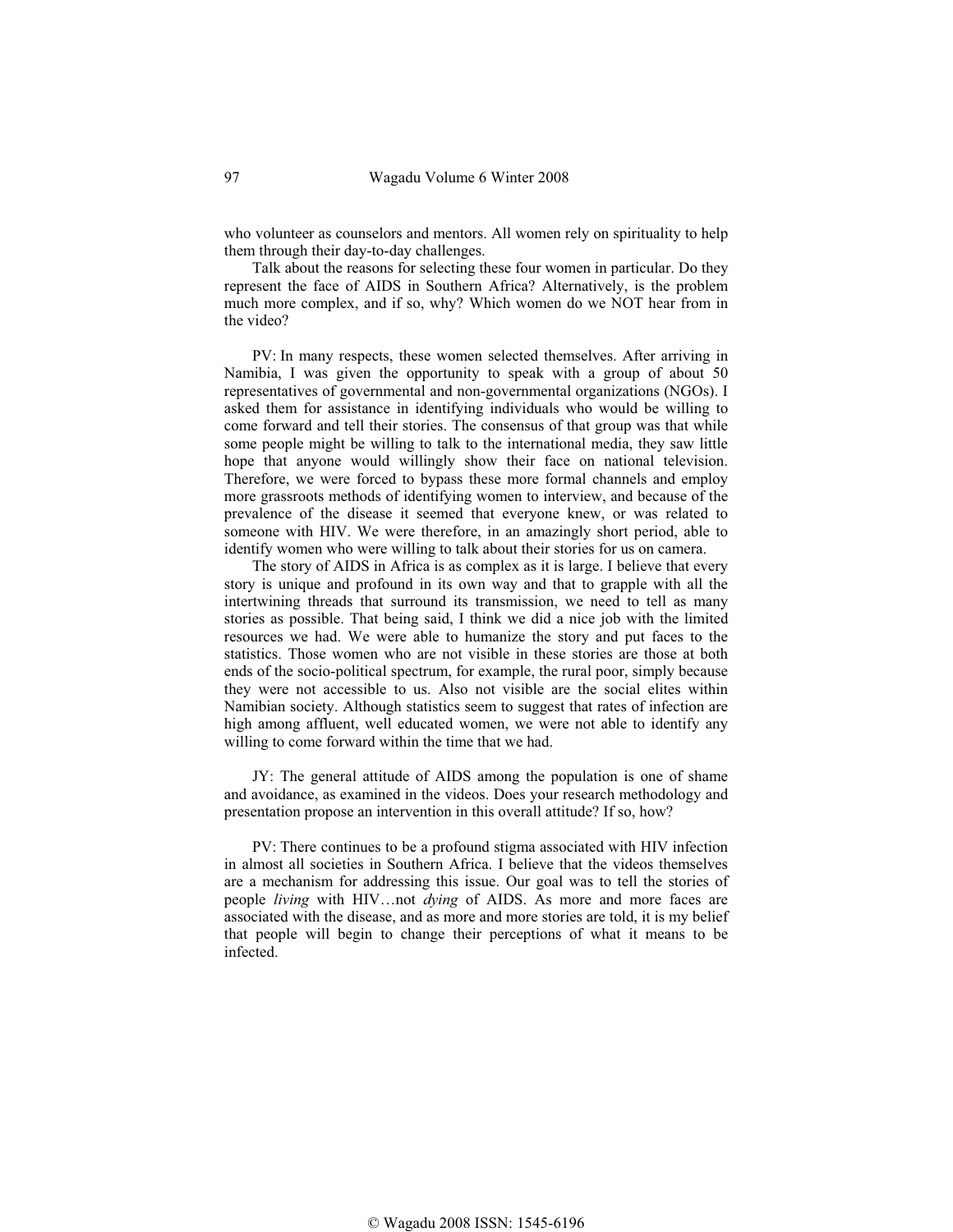JY: Paul, do you see this broadcast video production helping to empower women with HIV? If so, how?

PV: My hope is that having these films air on national television will begin to open up space for discussion of the social, political, and economic forces that impact peoples' lives. In a sense, their HIV status becomes less important as other elements intrude. Open dialogue is, I believe, a strong catalyst for change.

JY: What other types of video productions would you like to see made around this difficult topic?

PV: I would just like to see more productions focusing on people's abilities to live, grow and to succeed. When we were trying to communicate the dangers of the disease and when treatment options were non-existent, there was a tendency to employ scare tactics in an effort to change behavior. An unintended consequence of those campaigns was that a sense of inevitability set in which made behavior change less likely. Now I think we need to balance that by showing how people are continuing to live in spite of their status.

JY: Are people in Southern Africa getting the message about AIDS or have things changed only a very little?

PV: My reading of the latest statistics in Namibia is that people are generally aware of what HIV is, how it is transmitted and how it can be prevented. Unfortunately, many people have not changed their behaviors.

JY: According to your research, how does the African woman's socioeconomic position make her more vulnerable to HIV?

PV: This is an extremely complex question. In Namibia, the factors that force women to remain dependent on men work along with poor income distribution, ironically making affluent women more susceptible than other groups.

JY: Expand a little about the attitude of the government, the community, and the family when in comes to persons with HIV. Have attitudes changed over the years?

PV: I believe that there has been limited change in attitudes toward HIV positive individuals. However, I am not sure that this is not just a result of the sheer numbers of people infected. The discrimination against HIV positive people is obvious in the films.